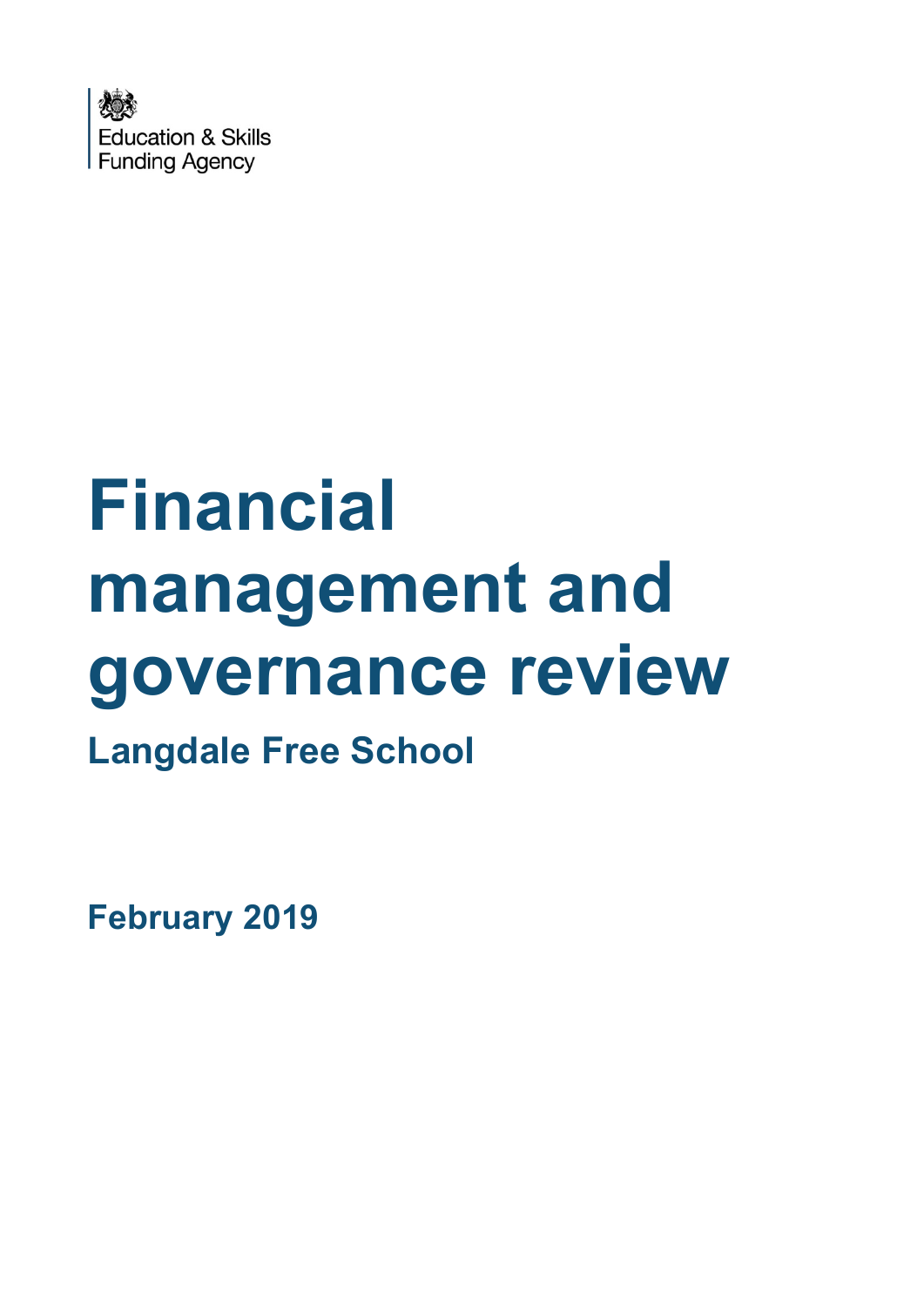# **Contents**

| <b>Executive summary</b>                 | 3              |
|------------------------------------------|----------------|
| Background                               | $\overline{4}$ |
| Objectives and scope                     | 5              |
| Findings                                 | 6              |
| Poor financial management                | 6              |
| Using public funds for overseas meetings | $\overline{7}$ |
| Use of pupil premium                     | 8              |
| Use of sports premium                    | 9              |
| Montague Place                           | 10             |
| Governance: transparency and structure   | 11             |
| Conclusion                               | 13             |
| Annex A                                  | 14             |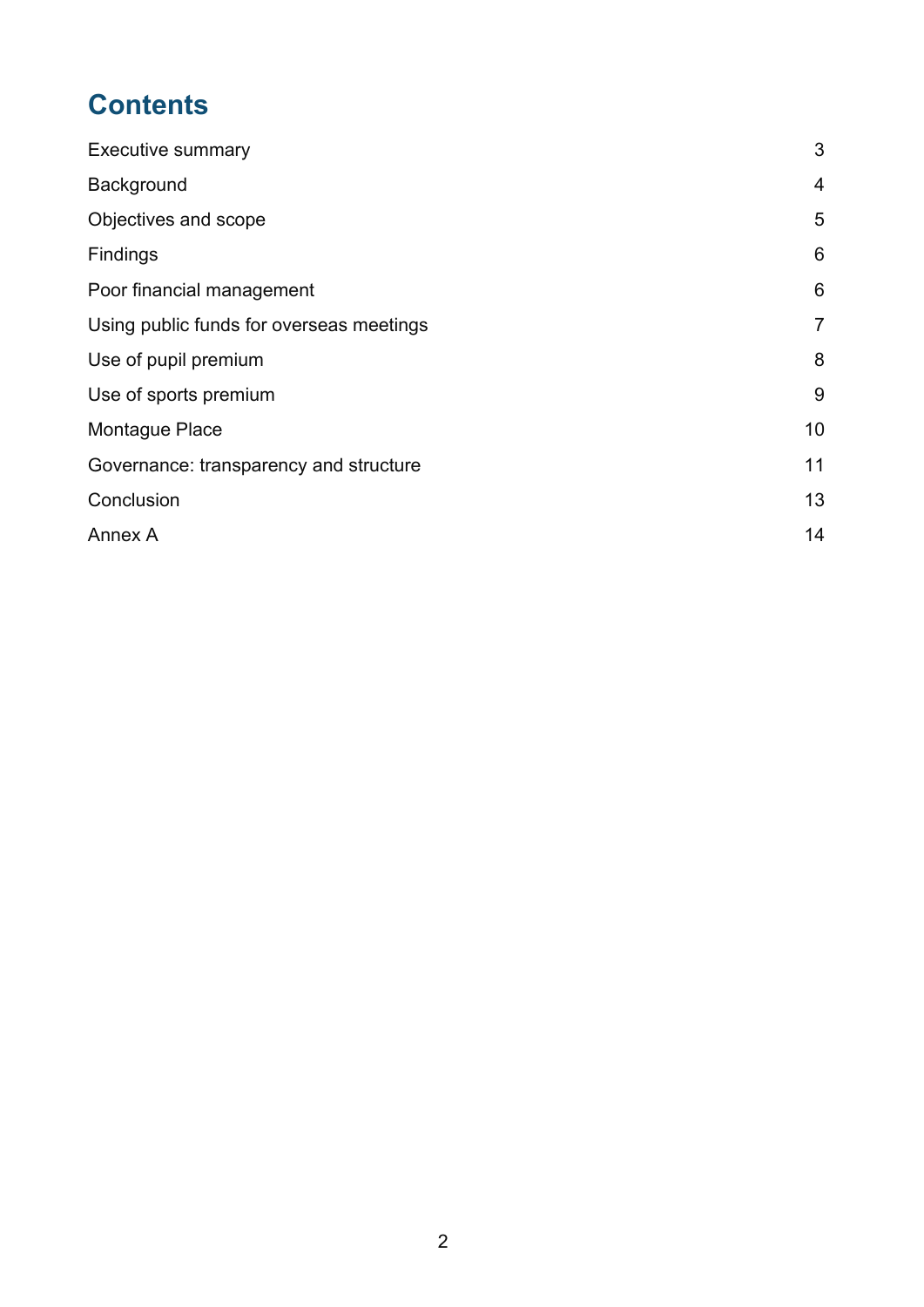# <span id="page-2-0"></span>**Executive summary**

1. Allegations were received in October 2018 in relation to Langdale Free School, (hereafter referred to as the school), which raised concerns about their financial management arrangements. As a result, the ESFA commissioned an initial on-site fact finding visit to take place between 8 and 9 January 2019.

2. The ESFA review identified a number of failings and weaknesses in financial management and governance arrangements that breach the Academies Financial Handbook (AFH) 2018, the Academies Accounts Direction 2017/18, the school's articles and their funding agreement. Our findings also validate a number of the concerns raised. Key findings of the review have confirmed:

- ongoing **financial viability** and **financial management** concerns (paragraphs 9 to 13 refer)
- non-compliance with **related party transactions** reporting requirements (paragraphs 14 to 18 refer)
- the school is not following recommended guidance on publishing **pupil premium** information on the school's website. Non-compliance with **sports premium** reporting requirements and potential non eligible activities (paragraphs 19 to 26 refer)
- whilst the school's funding agreement permits them to procure corporate services from an alternative source, it places limitations on the costs payable, with further costs over and above this having been invoiced by **Montague Place** (paragraphs 27 to 31 refer)
- the school has not been transparent in reporting **governance information** on their website and there is an error in the structure reported in the audited accounts (paragraphs 32 and 33 refer)
- the **governance structure** is not in line with recommendations and is in breach of the school's articles (paragraphs 32 and 34 and 32 and 35 refer)
- the school currently does not have a separate committee, fulfilling **audit committee** functions (paragraphs 32 and 36 refer)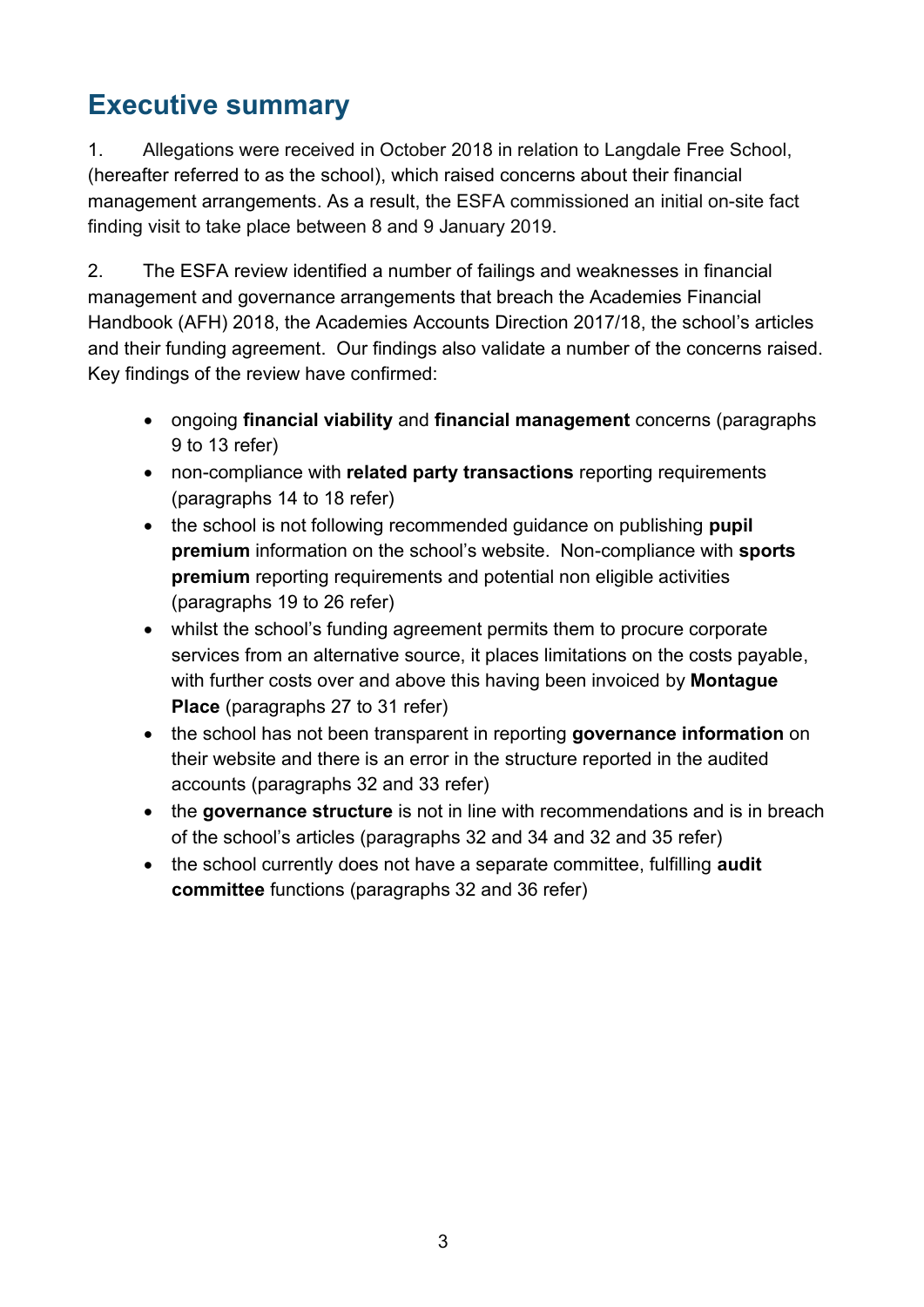# <span id="page-3-0"></span>**Background**

3. Langdale Free School was previously a fee-paying independent school run by Montague Place. The school is based in Blackpool and was incorporated in May 2011. It converted to a free school in September 2013. It has a capacity for 144 pupils, with 125 currently on role.

4. Montague Place is a group of established independent schools and is based in Wales; it also owns Westbourne School, an independent school in Glamorgan. They also provide certain corporate services to the school, in line with a clause in the school's funding agreement. In addition, two Montague Place employees are trustees at the school, one of which is also a member.

5. Ofsted last visited the school in June 2015, the full inspection report grades the school as good, with behaviour and safety of children and early years provision being rated as outstanding.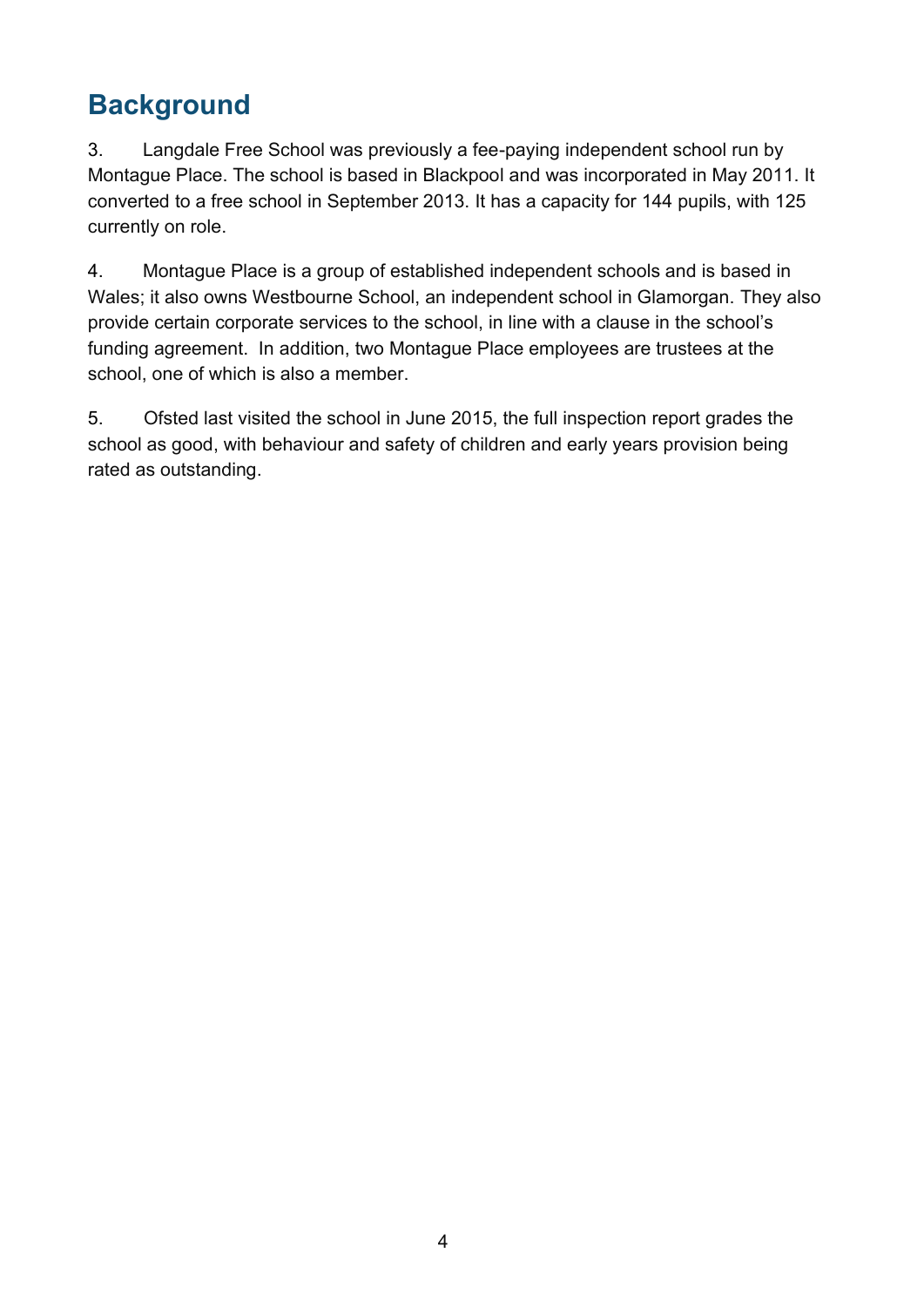# <span id="page-4-0"></span>**Objectives and scope**

6. The objective of this review was to establish whether the anonymous allegations received by the ESFA were evidence-based and, in doing so, identify whether any noncompliance or irregularity had occurred with regard to the use of public funds. Specifically, the allegations related to:

- poor financial management
- the use of public funds for overseas meetings
- redundancies being made due to high salaries
- misuse of pupil premium and sports premium
- school finances overseen by another organisation who are all on the governing body and whose salaries are paid by the trust

7. The scope of the work conducted by the ESFA in relation to the allegations, included assessing the adequacy and effectiveness of governance, risk management and control, including propriety, regularity, and value for money. This included:

- review of relevant documentation, including governing body minutes and supporting policies
- testing of financial management information
- interviews with key staff and trustees

8. Our review covered the arrangements in place up to and including the dates of the review. In accordance with ESFA investigation publishing policy, (August 2014) Langdale Free School has had the opportunity to comment on the factual accuracy of the report.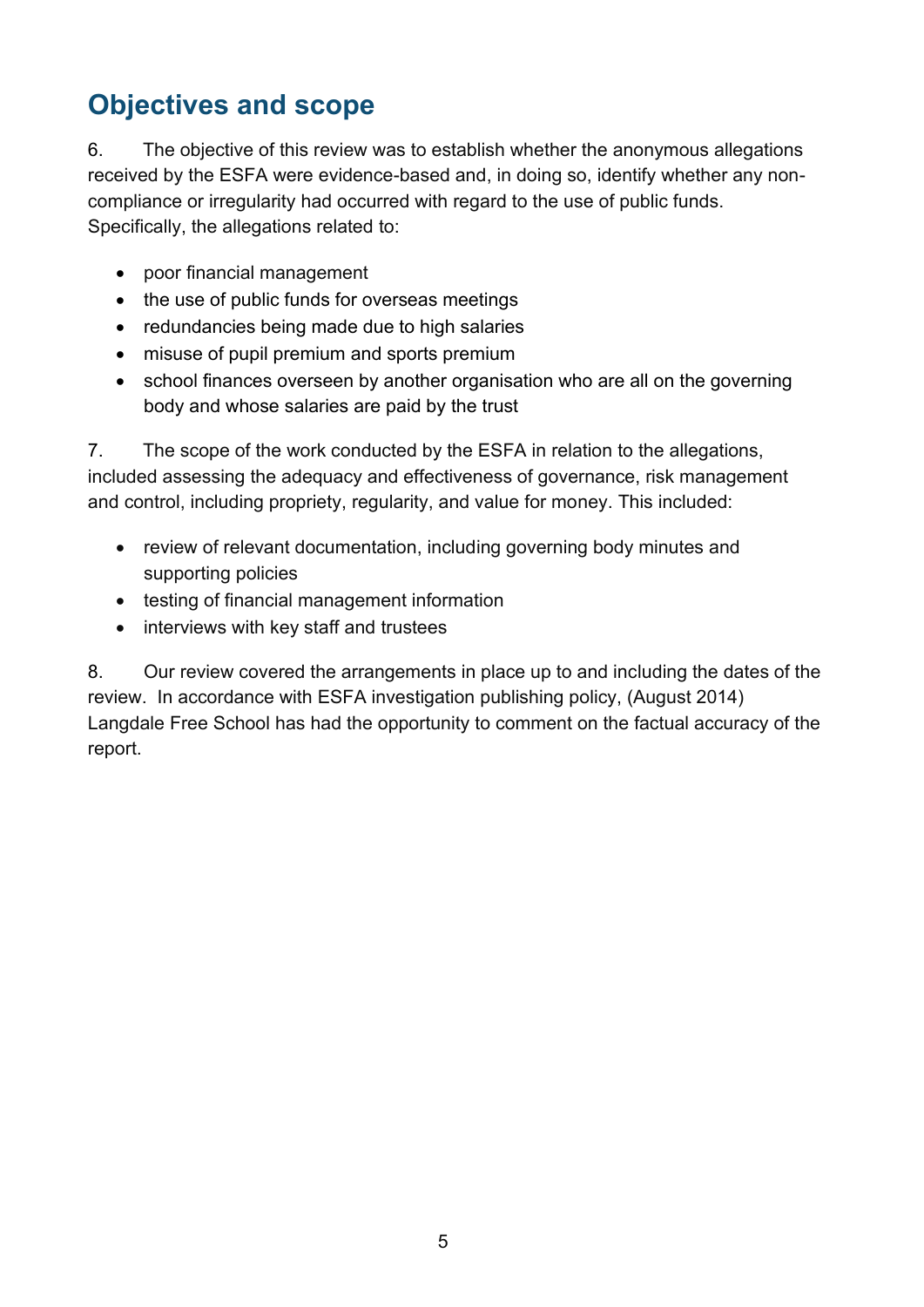# <span id="page-5-0"></span>**Findings**

9. Findings from the review have confirmed that there are weaknesses in financial management, governance, breaches of the AFH, the school's articles and funding agreement and a lack of transparency over reporting arrangements. The school is also reporting an in-year deficit in their 2017/18 accounts, which is far larger than the reported in year deficit in their 2016/17 audited accounts. In respect of the allegations made, our findings are as follows.

### <span id="page-5-1"></span>**Poor financial management**

10. Allegations were made in respect of the controls over budget monitoring. From our review of the budget forecast return (BFR), management accounts and the audited accounts, we identified a number of issues:

- the school's BFR for 2018, submitted to ESFA, forecast a cumulative revenue surplus of £76,000
- from enquiries with school officers, it was discovered that the BFR submitted was known to be inaccurate, as it omitted non-staffing costs from the revenue expenditure
- the full year management accounts for August 2018 show a revised budgeted deficit of £12,000, however, for the year ended 31 August 2018 the school made a revenue deficit of £238,000. A significant increase from the year ended 31 August 2017 revenue deficit of £62,000
- the school's cumulative revenue reserves at 31 August 2018 were £83,000. The latest management accounts available (November 2018) forecast an in-year deficit of £96,000 for 2018/19, such that the school is forecasting that it would have used up all of its revenue reserves by the end of this financial year
- although the 2017/18 financial position was discussed at the Autumn 2018 board meeting, and it was agreed that a plan to address the deficit was to be produced, there was no evidence that this had been completed
- the minutes from the Autumn 2018 board meeting indicate that the trustees had not been made aware of the deteriorating financial position, until after the year end

11. In summary, these findings raise serious concerns over the long-term viability of the school. The latest financial information available indicates that the school will be in a net revenue deficit position by the end of the academic financial year 2018/19. There is also evidence from our review of board minutes, that trustees were not adequately informed of this until after year end. The school submitted an invalid BFR for 2018 and did not notify ESFA of the error.

12. The AFH states in this respect of this at 2.1.1, that the academy trust must take full responsibility for its financial affairs and use resources efficiently to maximise outcomes for pupils. At 2.1.2, that the board and its committees must meet regularly enough to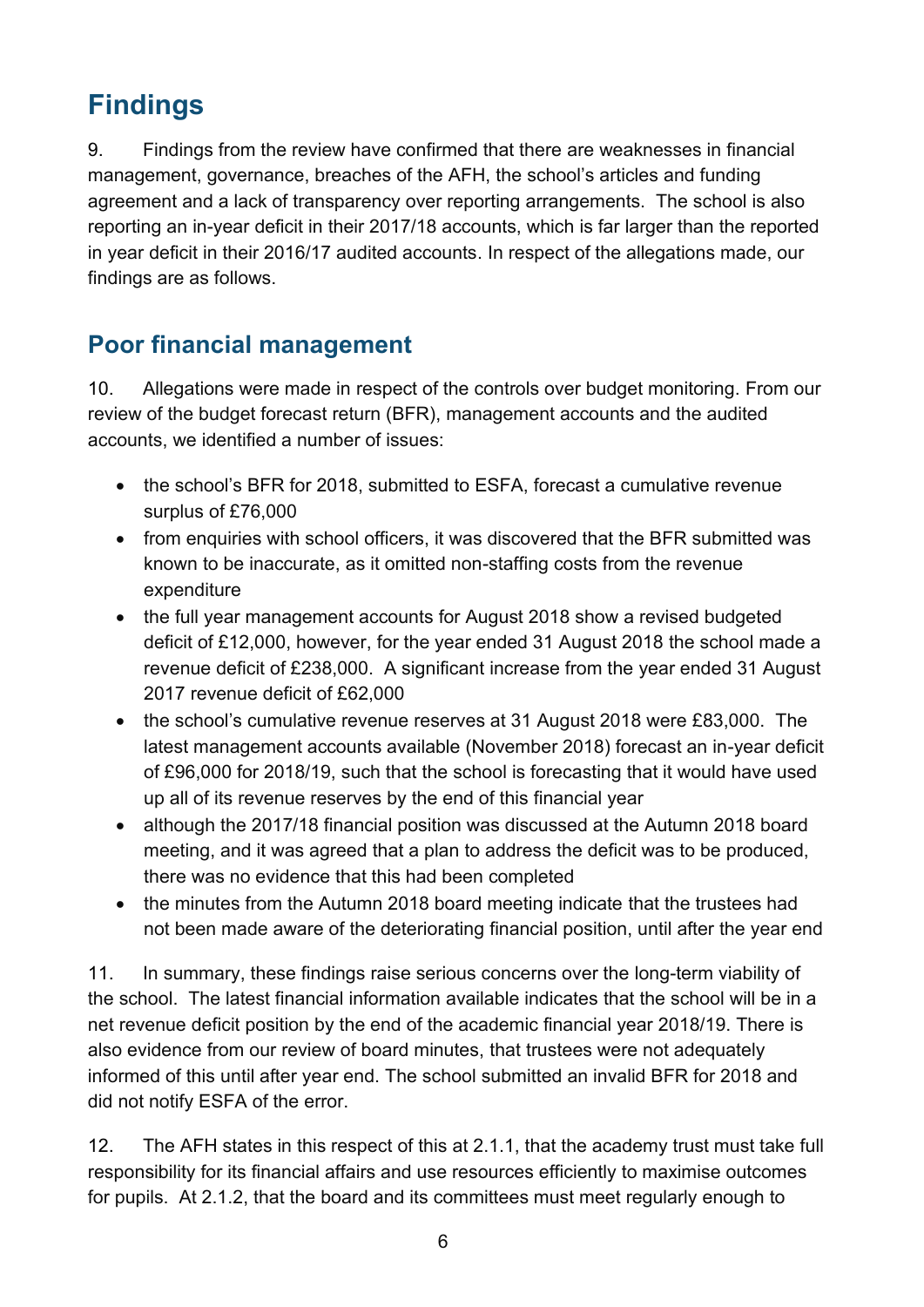discharge their responsibilities and ensure robust governance and effective financial management arrangements. Given the financial position the school is in, meetings more frequently than the minimum requirement of at least three times a year, should have taken place.

13. The AFH also states at 2.3.3, that the board of trustees, and any separate committee responsible for finance, must ensure rigour and scrutiny in budget management.

• Budget setting – The board must ensure that budget forecasts, for the current year and beyond, are compiled accurately, based on realistic assumptions including any provision being made to sustain capital assets, and are reflective of lessons learned from previous years

#### <span id="page-6-0"></span>**Using public funds for overseas meetings**

14. Allegations were made in relation to trips to Ibiza for trustees and a trip to China for the Executive Director. We confirmed, however, that whilst the trip to China did occur, it was not funded by the school and was not connected to school activity. The trip to Ibiza also took place in February 2018, however, Montague Place paid for the flights to Ibiza and there were no further costs incurred or payable by the school.

15. The costs incurred for the flights to Ibiza, for a board meeting, should have been reported in the audited accounts as a related party transaction. This is therefore a breach of the 2017/18 academies accounts direction, which specifies that:

• Transactions with related parties, and those identified as connected per the AFH must be disclosed fully and openly so that the users of the accounts can gain a proper understanding of them, and any issues that might have influenced them. Some transactions may attract public interest and so disclosure provides accountability and transparency to the public, and demonstrates that potential conflicts of interest are being identified and managed.

16. In accordance with SORP 2015 (Statement of Recommended Practise), disclosure of related party transactions must include:

- the names of the related parties
- a description of the relationship between the parties
- a description of the transactions the amounts involved
- the amounts due to or from the related parties at the balance sheet date, and any provision for doubtful debts or amounts written off
- details of any guarantees given/received
- terms and conditions, including whether they are secured, and the nature of the consideration to be provided in settlement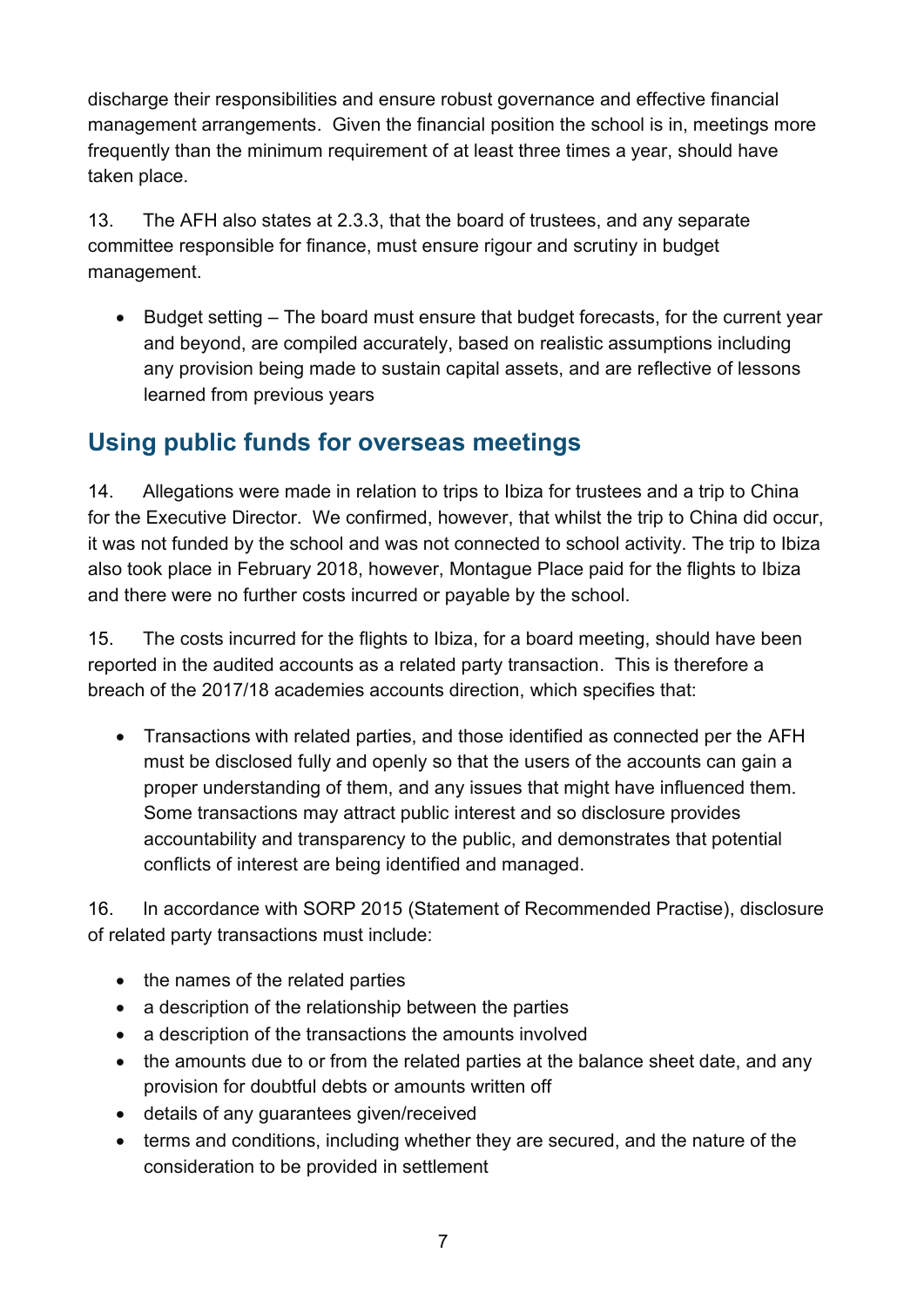• other elements of the transactions which are necessary for the understanding of the accounts

17. The 17/18 accounts direction at S7.6.3 refers further to the SORP 2015, para 23.4, which states that related party transactions between a parent charity and its subsidiaries, associates and joint ventures must be disclosed. Academy trusts must therefore disclose all inter-group transactions and cannot take up the exemption afforded in para 33.1a of FRS102.

18. In addition, the AFH at 3.10.3 specifies that the trust must keep sufficient records, and make sufficient disclosures in their annual accounts, to show that transactions with these parties, and all other related parties, have been conducted in accordance with the high standards of accountability and transparency required within the public sector.

## <span id="page-7-0"></span>**Use of pupil premium**

19. Allegations that the school had not used pupil and sports premium funding for its intended purposes were made.

20. In respect of pupil premium, we reviewed the report on how funding had been spent in 2016/17, as posted on the school's website and requested the same information for 2017/18, noting that this had not been posted to the website. Pupil premium guidance specifies that the grant may be spent in the following ways:

- for the purposes of the school, that is for the educational benefit of pupils registered at that school
- for the benefit of pupils registered at other maintained schools or academies
- on community facilities; for example, services whose provision furthers any charitable purpose for the benefit of pupils at the school or their families, or people who live or work in the locality in which the school is situated

21. We identified that whilst the report documented what the funding had been spent on, which was in line with intended purposes, it did not demonstrate how this contributed to the conditions of receiving the grant. The school have therefore not complied with current guidance on what academies (and free schools) should publish on their websites, which states that, regardless of what your funding agreement requires you to publish, it is recommended that details of the pupil premium strategy are published. For the current academic year, it is also recommended that the following is published:

- how much pupil premium funding was received for this academic year
- details of the main barriers to educational achievement that the disadvantaged children face
- how pupil premium funding will be spent to overcome these barriers and the reasons for the approach chosen
- how the effect of the pupil premium will be measured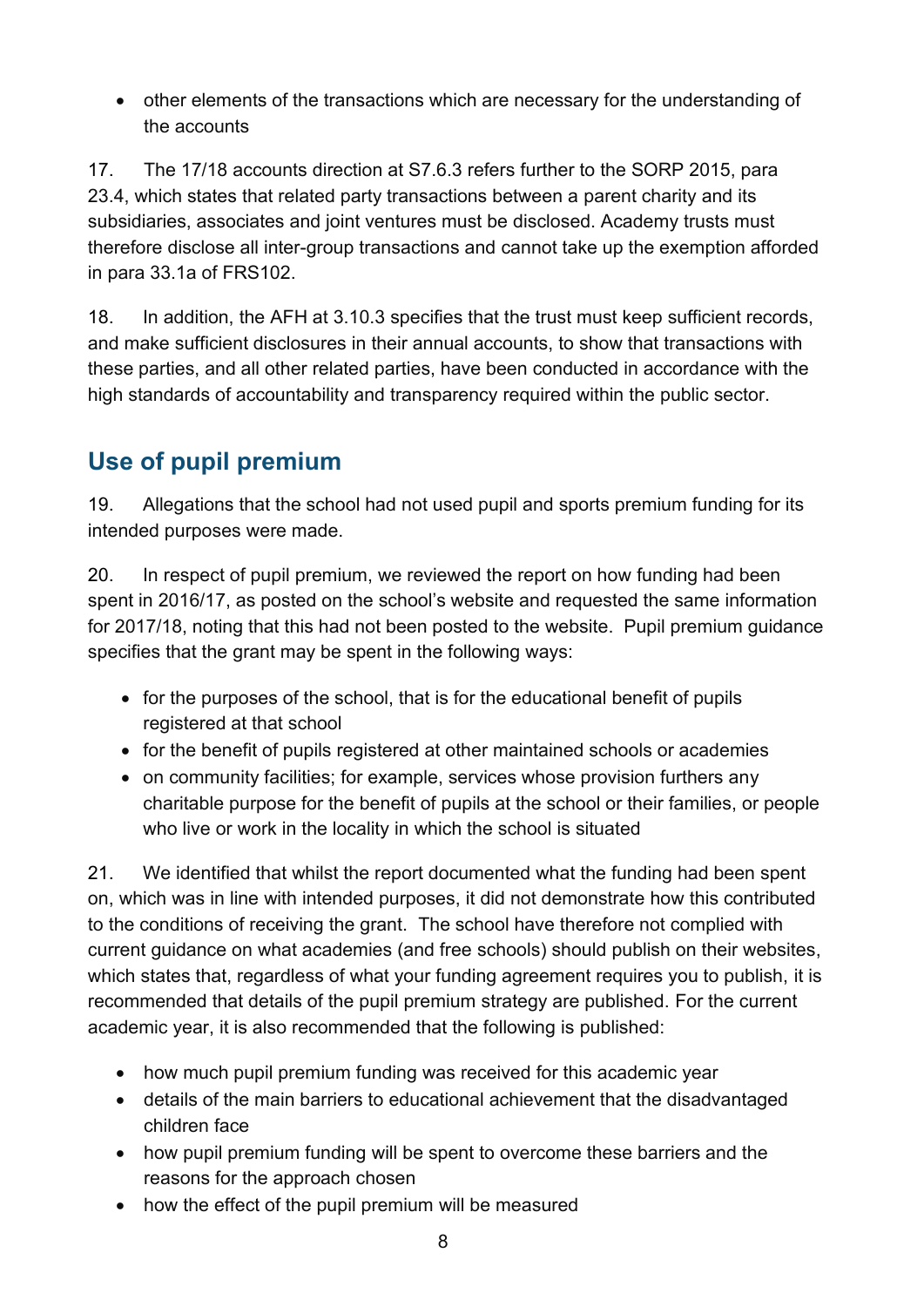• the date of the next pupil premium strategy review

For the previous academic year, it is recommended that the following is published:

- how pupil premium funding was spent
- the effect that the pupil premium had on pupils
- the Teaching Schools Council has produced quidance for schools on developing [and presenting their pupil premium strategy,](https://www.tscouncil.org.uk/resources/guide-to-effective-pupil-premium-review/) including a pupil premium strategy template which schools may choose to use

## <span id="page-8-0"></span>**Use of sports premium**

22. In respect of sports premium, we reviewed the report on how funding had been spent in 2016/17, as posted on the school's website and requested the same information for 2017/18, noting that this had not been posted to the website. The school have therefore not complied with mandatory reporting requirements, sports premium funding guidance specifies that trusts must publish what their funding has been spent on by the end of the summer term.

23. Guidance also specifies what must be published, online reporting must include:

- the amount of premium received
- a full breakdown of how it has been spent
- the impact the school has seen on pupils' PE, physical activity, and sport participation and attainment
- how the improvements will be sustainable in the future

24. Trusts are also required to publish the percentage of pupils within your year 6 cohort in the academic year who met the national curriculum requirement to:

- swim competently, confidently and proficiently over a distance of at least 25 meters
- use a range of strokes effectively
- perform safe self-rescue in different water-based situations

25. Attainment data for year 6 pupils should be provided from their most recent swimming lessons. This may be data from years 3, 4, 5 or 6, depending on the swimming programme at the school. To help plan, monitor and report on the impact of spending, the guidance recommends that a template to record and publish the activity is used. The template can be accessed through the Association for PE and Youth Sport Trust websites.

26. In addition, the school have potentially used part of their funding to pay non fundable activities. The report on how funding has been spent, identifies that funds have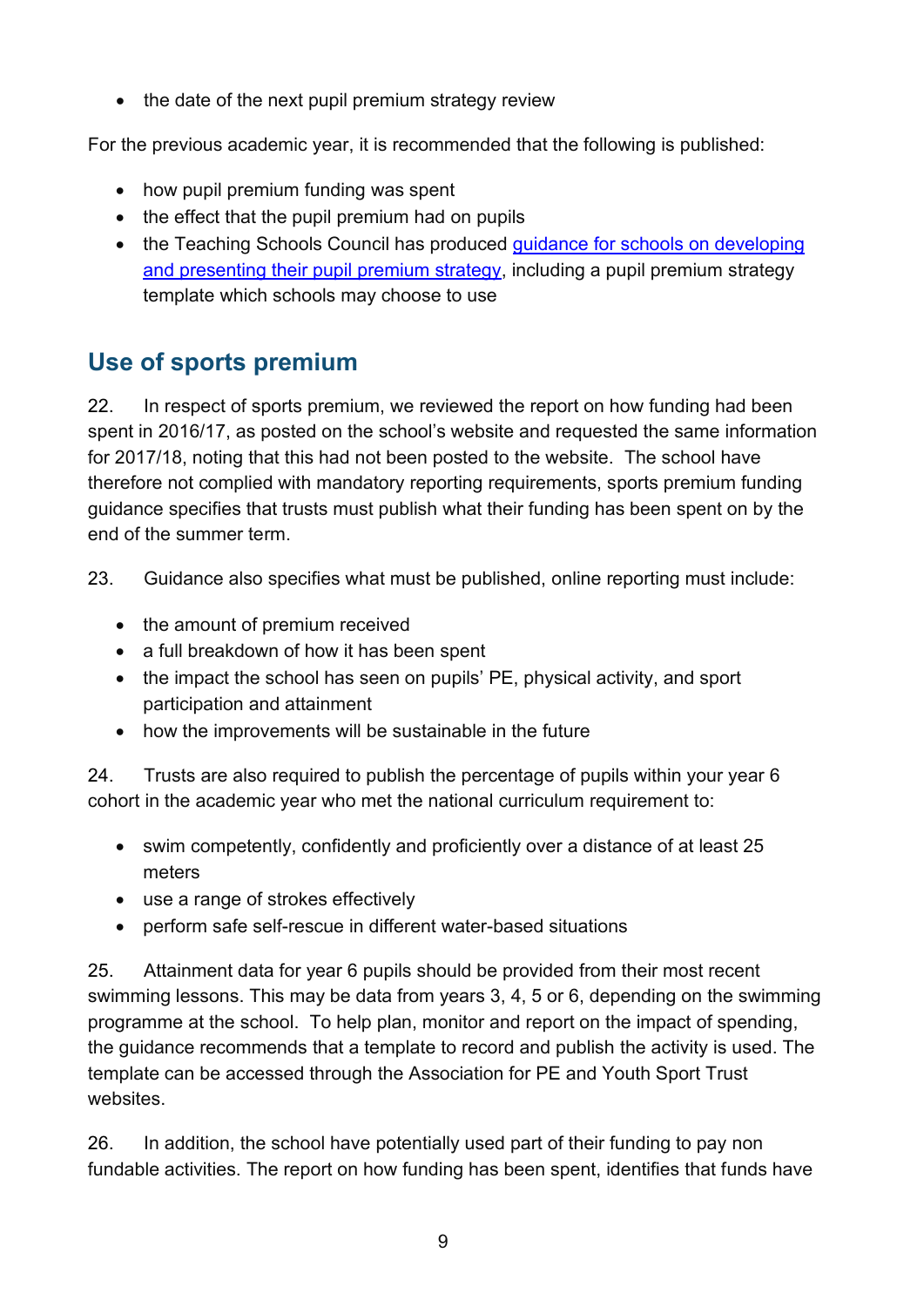been spent on term-time/school-time swimming lessons. Where guidance specifies what the funding cannot be spent on, trusts should not use their funding to:

• teach the minimum requirements of the national curriculum – with the exception of top-up swimming lessons after pupils' completion of core lessons (or, in the case of academies and free schools, to teach your existing PE curriculum)

#### <span id="page-9-0"></span>**Montague Place**

27. Allegations were made in respect of trustees who are employed by Montague Place, also being paid by the school. The school's funding agreement contains a clause governing the involvement of Montague Place as a provider of corporate services to the school.

28. The school's funding agreement (clause 13 b) states that Montague Place and its connected companies may charge the trust a total of £50,250 per annum, adjusted for **inflation, for 'Corporate Services' [delivered by <Redacted>** and **<Redacted> <Redacted>**]. The trust has paid a salary to each of the

three individuals named in accordance with the annual limit prescribed.

29. The school has also used the services of two Montague Place employees, for payroll and finance administration, for which no additional charge had previously been levied. However, Montague Place have concluded that the school should pay for the additional services it is providing which, in addition to payroll and administration, includes the extra work performed by **Extracted EXECUTE: EXECUTE:** for dealing with issues including admissions, attendance and complaints. They have therefore charged the school an additional management fee for 2018/19 amounting to £20,000.

30. In addition, we established that the invoice raised by Montague Place, via Langdale Nurseries, a connected Montague Place company, is undated. It should be noted that although the invoice came from Langdale Nurseries, none of the services were provided by its staff. Also, the additional services provided by could be deemed a corporate service, or, specifically in the case of his work on admissions, not necessary. Where the need for this work could not be evidenced and the Local Authority provide this service. The school have not demonstrated that this arrangement offered value for money and stated that they have not made any approaches to ESFA to ascertain whether the management charge arrangement is in breach of the funding agreement.

31. This transaction also falls under the related party transaction reporting requirements and, if deemed an appropriate charge, must be recorded in line with reporting requirements.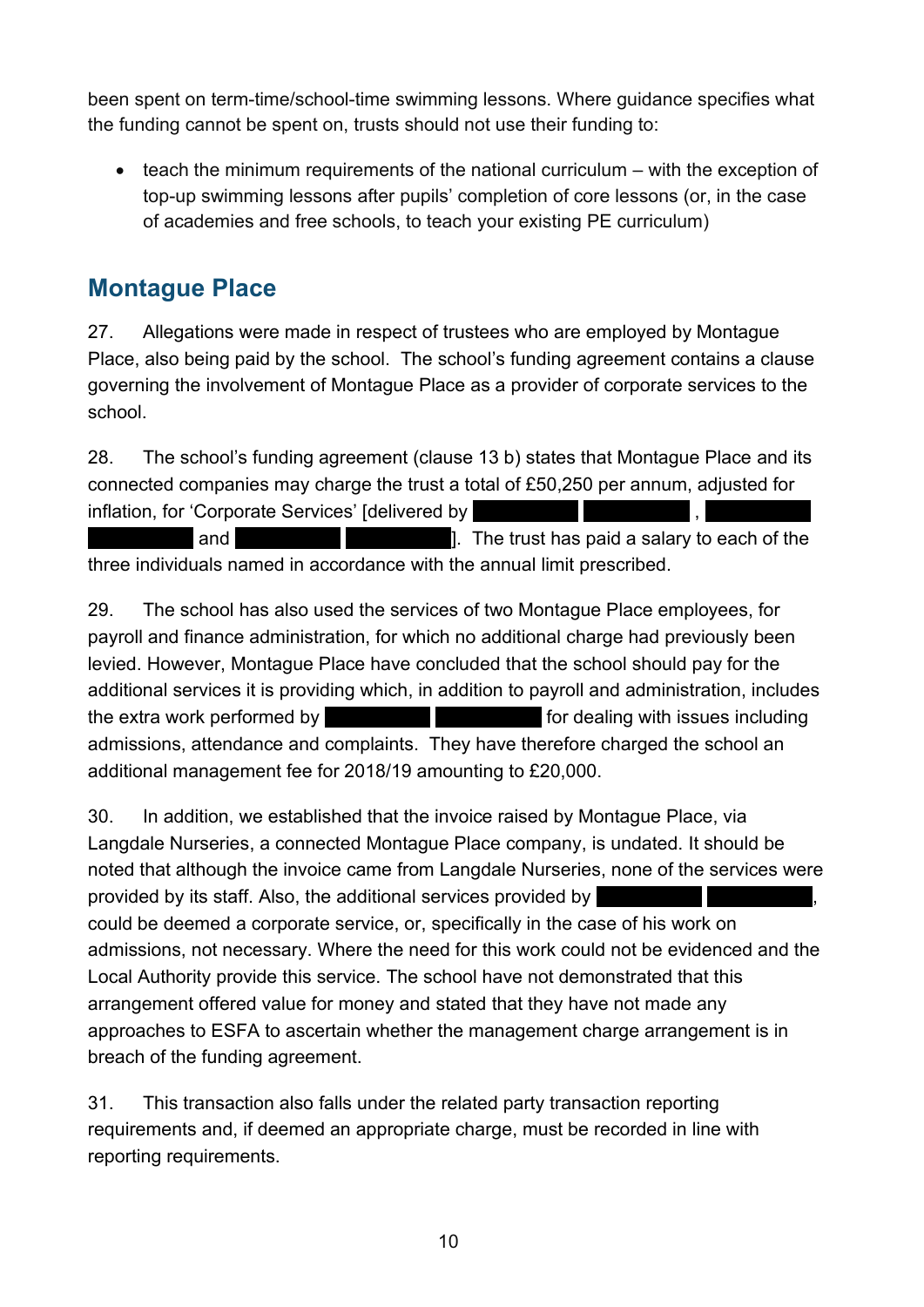#### <span id="page-10-0"></span>**Governance: transparency and structure**

32. Prior to our visit, we reviewed the governance structure in operation at the trust and as identified in the 2017/18 audited accounts. This was compared to records on the school's website, Companies House, Get Information about Schools (GIAS) and the school's articles, where we identified a number of anomalies.

- there is an error in the governance structure reported in the 2017/18 audited accounts, there are only 4 members listed and this should be 5
- full disclosure has not been made on the school's website for its governance structure
- three members are also trustees
- the school's articles specify that a maximum of a one-third of school staff can be trustees, 2 of the 5 trustees are also school staff (article 50B)
- there is no separate committee fulfilling audit committee functions, whereas the 2017/18 audited accounts refer to such a committee being in place

33. This is a breach of the AFH at 2.10.1, which states that 'The trust must provide details of its governance arrangements in the governance statement published with its annual accounts, including what the board has delegated to its committees and, in MATs, to local governing bodies. The trust **must** also publish on its website up-to-date details of its governance arrangements in a readily accessible format, including:

- the structure and remit of the members, board of trustees, its committees and local governing bodies (the trust's scheme of delegation for governance functions), and the full names of the chair of each
- for each member who has served at any point over the past 12 months, their full names, date of appointment, date they stepped down (where applicable), and relevant business and pecuniary interests including governance roles in other educational institutions

34. The AFH states at 1.4.4, that the Department's view is that there should be a significant degree of separation between the individuals who are members and those who are trustees. If members sit on the board of trustees this may reduce the objectivity with which the members can exercise their powers. The Department's strong preference is for a majority of members to be independent of the board of trustees.

35. The school is also in breach of its articles in respect of the number of employees of the school, also being trustees. The articles state at 50B, that the number of governors who are also employees of the Academy Trust (including the principal) shall not exceed one third of the total number of governors.

36. They are also in breach of the AFH also states at 2.9.1, that the academy trust must establish a committee, appointed by the board of trustees, to provide assurance to the board over the suitability of, and compliance with, its financial systems and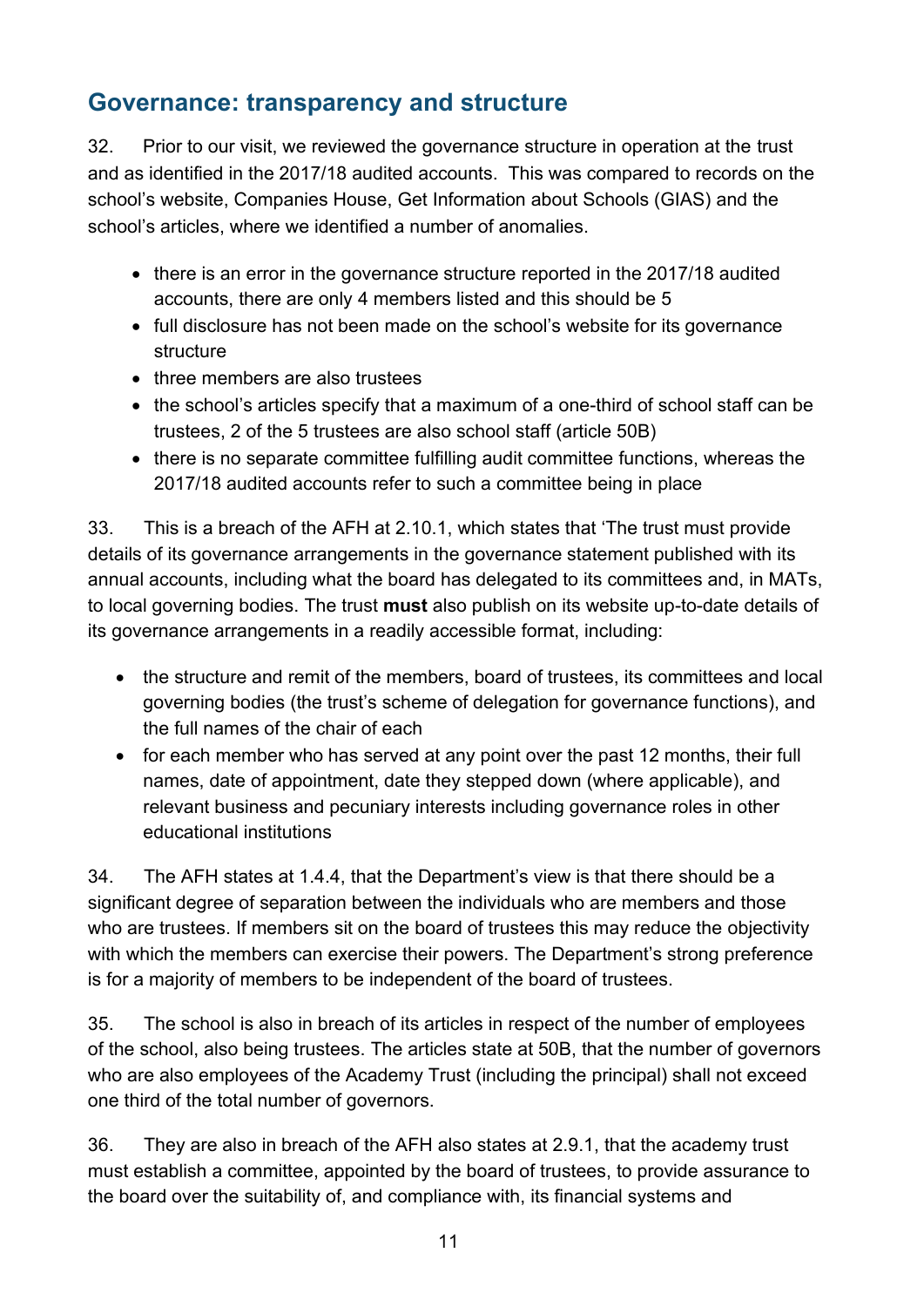operational controls, and to ensure that risks are being adequately identified and managed.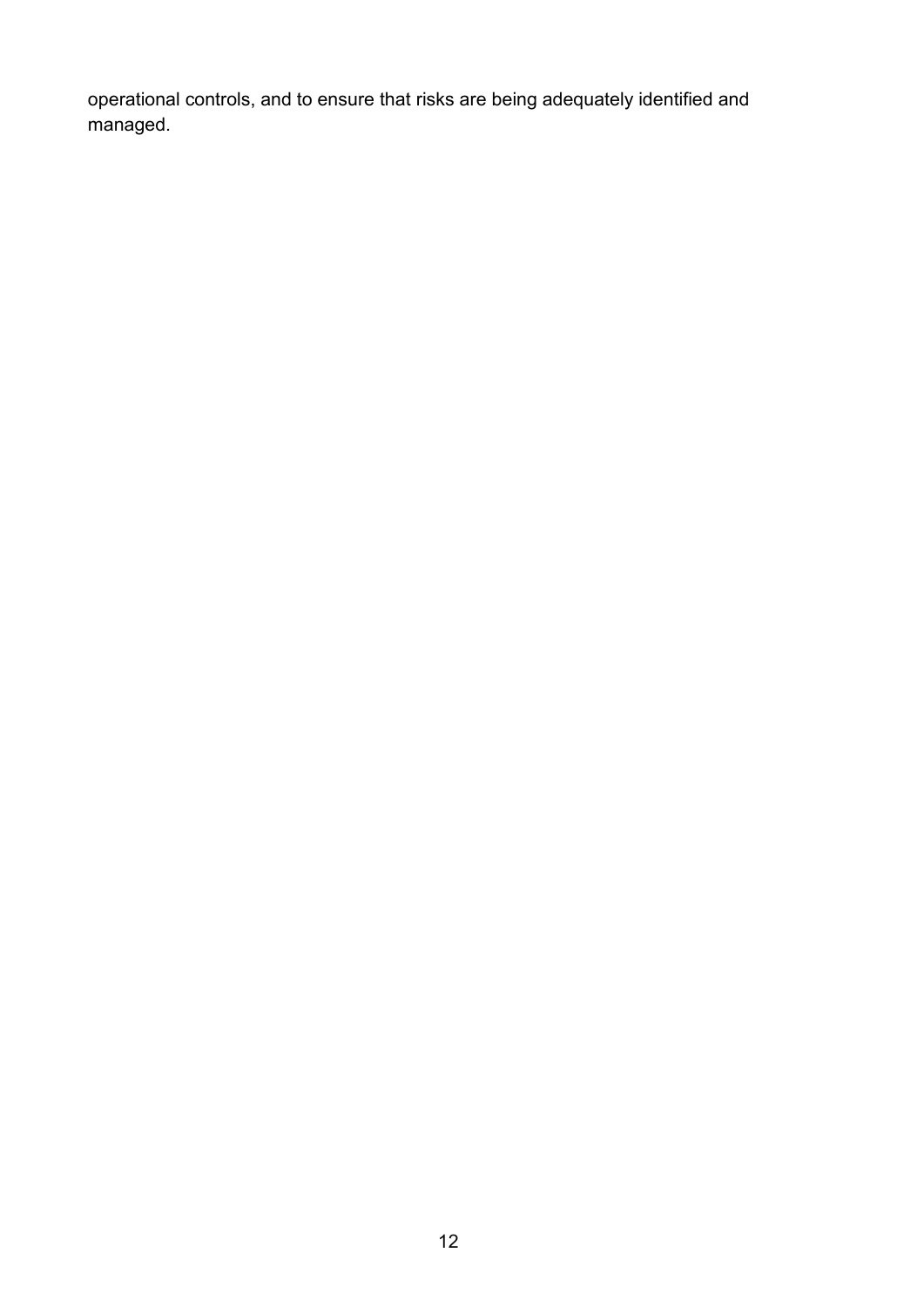# <span id="page-12-0"></span>**Conclusion**

37. The trust needs to take urgent action to resolve the issues, including greater consideration given to the robustness of financial management arrangements by the board. Annex A includes a table of findings, breaches of frameworks and specific recommendations for the school.

38. In respect of the allegations received, our findings have upheld those raised in respect of poor financial management. That the school have not been open and transparent in reporting overseas travel costs, paid for by Montague Place, as a related party transaction. In addition, we confirmed there are weaknesses in the reporting of pupil and sports premium and potentially ineligible activity being claimed for. There are also breaches of the funding agreement and articles in respect of Montague Place, the current governance arrangements and the additional management charge levied.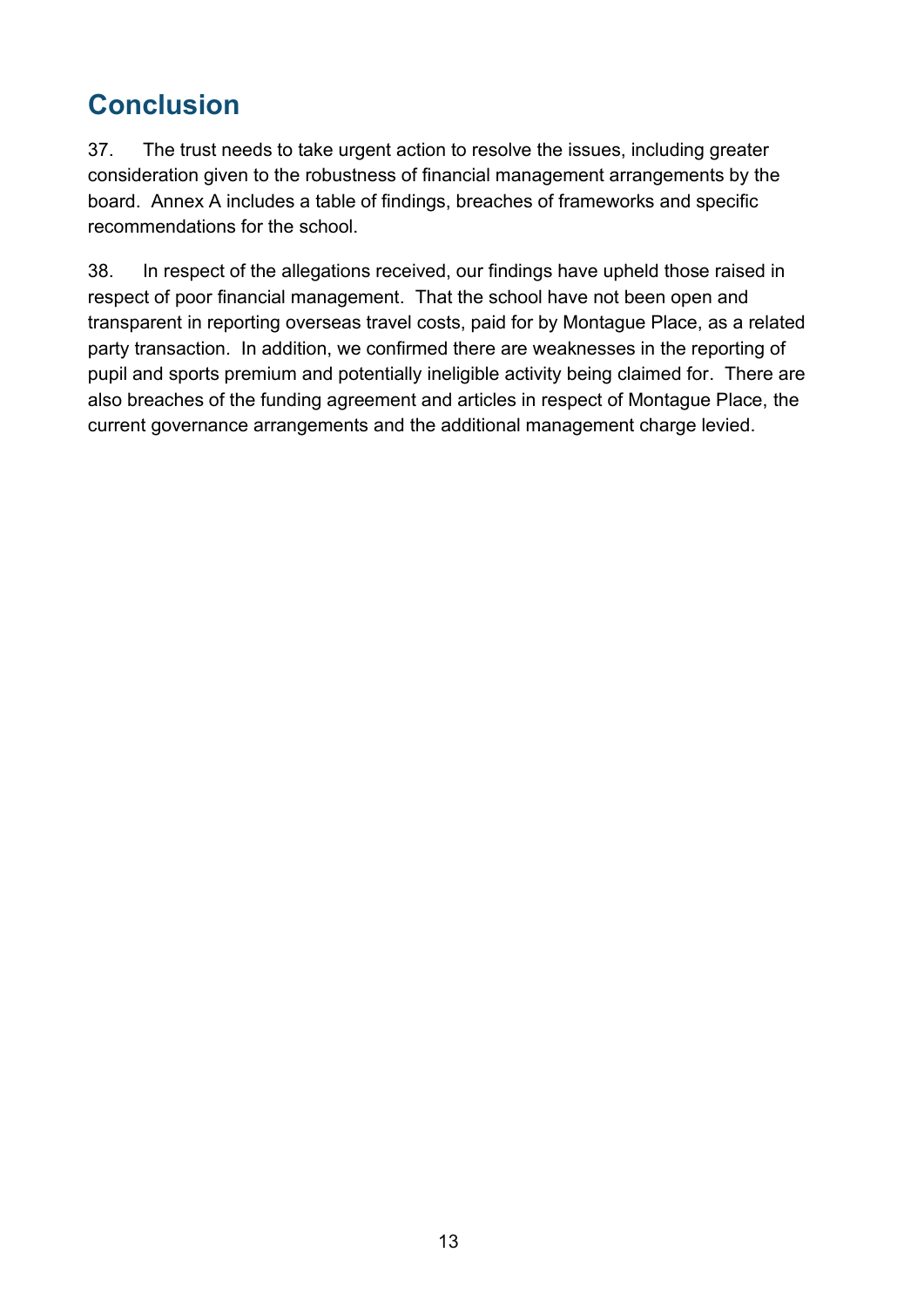# **Annex A**

The following table lists the review findings, breaches and specific recommendations for the issues.

<span id="page-13-0"></span>

| <b>No</b> | <b>Finding</b>                                                                                                                                                                                                                                                                                                                    | <b>Breach of AFH / framework</b>                                                                                                                                                                                                                                                                                                                                                                                                            | <b>Recommendation</b>                                                                                                                                                                                                                                                                        |
|-----------|-----------------------------------------------------------------------------------------------------------------------------------------------------------------------------------------------------------------------------------------------------------------------------------------------------------------------------------|---------------------------------------------------------------------------------------------------------------------------------------------------------------------------------------------------------------------------------------------------------------------------------------------------------------------------------------------------------------------------------------------------------------------------------------------|----------------------------------------------------------------------------------------------------------------------------------------------------------------------------------------------------------------------------------------------------------------------------------------------|
|           | <b>Financial management</b>                                                                                                                                                                                                                                                                                                       |                                                                                                                                                                                                                                                                                                                                                                                                                                             |                                                                                                                                                                                                                                                                                              |
| 1.        | Our findings raise serious<br>concerns over the long-term<br>viability of the school. The latest<br>financial information available<br>indicates that the school will be in<br>a net revenue deficit position by<br>the end of 2018/19.<br>The school has failed to exercise<br>effective control over its financial<br>position. | This is a breach of the AFH 2.1, which<br>states that trustees and managers must<br>maintain robust oversight of the<br>academy trust.<br>2.1.1 The academy trust must take full<br>responsibility for its financial affairs and<br>use resources efficiently to maximise<br>outcomes for pupils.<br>2.1.2 The board and its committees<br>must meet regularly enough to                                                                    | The school must comply with AFH<br>requirements in respect of financial<br>management arrangements.<br>They must also seek to urgently address its<br>financial position and produce a recovery<br>plan, to be agreed and monitored by ESFA.                                                 |
|           | There is also evidence that<br>trustees were not adequately<br>informed of this.                                                                                                                                                                                                                                                  | discharge their responsibilities and<br>ensure robust governance and effective<br>financial management arrangements.                                                                                                                                                                                                                                                                                                                        |                                                                                                                                                                                                                                                                                              |
| 2.        | The school submitted an invalid<br>BFR for 2018 and did not notify<br>ESFA of the error.                                                                                                                                                                                                                                          | This is a breach of the AFH at 2.3.3,<br>which states that the board of trustees,<br>and any separate committee responsible<br>for finance, must ensure rigour and<br>scrutiny in budget management.<br>Budget setting - The board must ensure<br>that budget forecasts, for the current<br>year and beyond, are compiled<br>accurately, based on realistic<br>assumptions including any provision<br>being made to sustain capital assets, | The board of trustees must ensure that<br>budget forecasts, for the current year and<br>beyond, are compiled accurately, based on<br>realistic assumptions including any provision<br>being made to sustain capital assets, and are<br>reflective of lessons learned from previous<br>years. |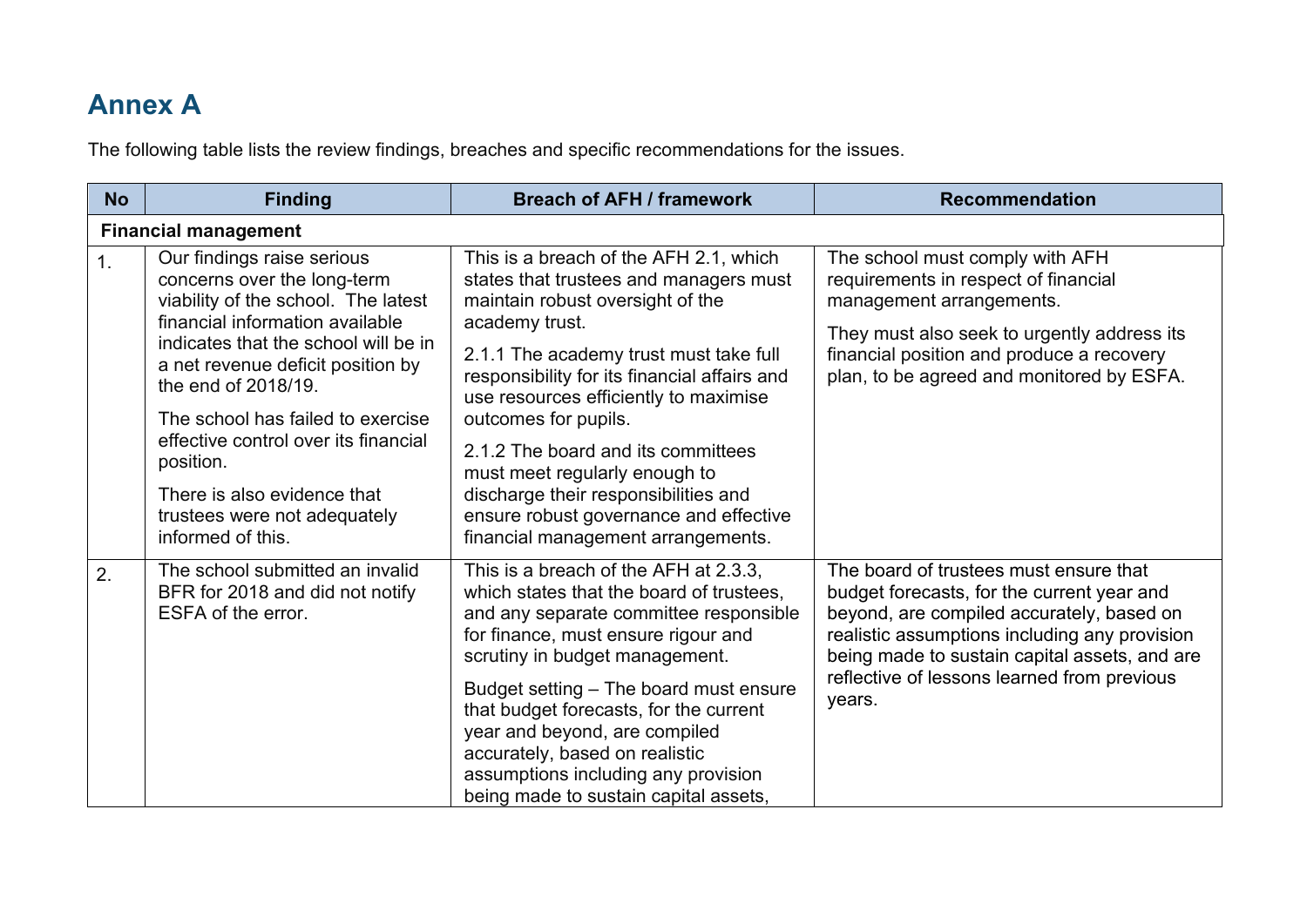|                   |                                                                                                                                                                                                                                         | and are reflective of lessons learned<br>from previous years.                                                                                                                                                                                                                                                                                                                                                                                                                                                                |                                                                                                                                                                                                                                                                                                                          |
|-------------------|-----------------------------------------------------------------------------------------------------------------------------------------------------------------------------------------------------------------------------------------|------------------------------------------------------------------------------------------------------------------------------------------------------------------------------------------------------------------------------------------------------------------------------------------------------------------------------------------------------------------------------------------------------------------------------------------------------------------------------------------------------------------------------|--------------------------------------------------------------------------------------------------------------------------------------------------------------------------------------------------------------------------------------------------------------------------------------------------------------------------|
|                   | <b>Related party transactions</b>                                                                                                                                                                                                       |                                                                                                                                                                                                                                                                                                                                                                                                                                                                                                                              |                                                                                                                                                                                                                                                                                                                          |
| 3.                | The school have not been<br>transparent in reporting all<br>transactions with Montague<br>Place.<br>Flights paid for my Montague<br>Place, have not been reported as<br>a related party transaction in the<br>2017/18 audited accounts. | This is a breach of the Academies<br><b>Accounts Direction 2017/18</b><br>Also, of the Charities SORP reporting<br>requirements.<br>Also, of the AFH at 3.10.3, which states<br>that, the trust must keep sufficient<br>records, and make sufficient disclosures<br>in their annual accounts, to show that<br>transactions with these parties, and all<br>other related parties, have been<br>conducted in accordance with the high<br>standards of accountability and<br>transparency required within the public<br>sector. | The school must ensure that it keeps<br>sufficient records, and makes sufficient<br>disclosures in their annual accounts, to show<br>that transactions with all related parties have<br>been conducted in accordance with the high<br>standards of accountability and transparency<br>required within the public sector. |
|                   | Pupil premium and sports premium                                                                                                                                                                                                        |                                                                                                                                                                                                                                                                                                                                                                                                                                                                                                                              |                                                                                                                                                                                                                                                                                                                          |
| 4.<br>activities. | The school have not complied<br>with recommended or mandatory<br>reporting requirements for pupil<br>and sports premium funding.                                                                                                        | Guidance on what academies should<br>publish on their websites.<br>Non-compliance with Sports premium<br>funding guidance reporting                                                                                                                                                                                                                                                                                                                                                                                          | The school should ensure that consideration<br>is given to recommended pupil premium<br>reporting arrangements.<br>The school must ensure that it complies with                                                                                                                                                          |
|                   | In addition, funding has been<br>claimed for potentially invalid                                                                                                                                                                        | requirements.                                                                                                                                                                                                                                                                                                                                                                                                                                                                                                                | sports premium mandatory reporting<br>requirements.                                                                                                                                                                                                                                                                      |
|                   |                                                                                                                                                                                                                                         |                                                                                                                                                                                                                                                                                                                                                                                                                                                                                                                              | The school should confirm if term time<br>swimming is part of the free school PE<br>curriculum and if this is the case, funds paid in<br>respect of this activity should be repaid.                                                                                                                                      |
|                   | <b>Montague Place</b>                                                                                                                                                                                                                   |                                                                                                                                                                                                                                                                                                                                                                                                                                                                                                                              |                                                                                                                                                                                                                                                                                                                          |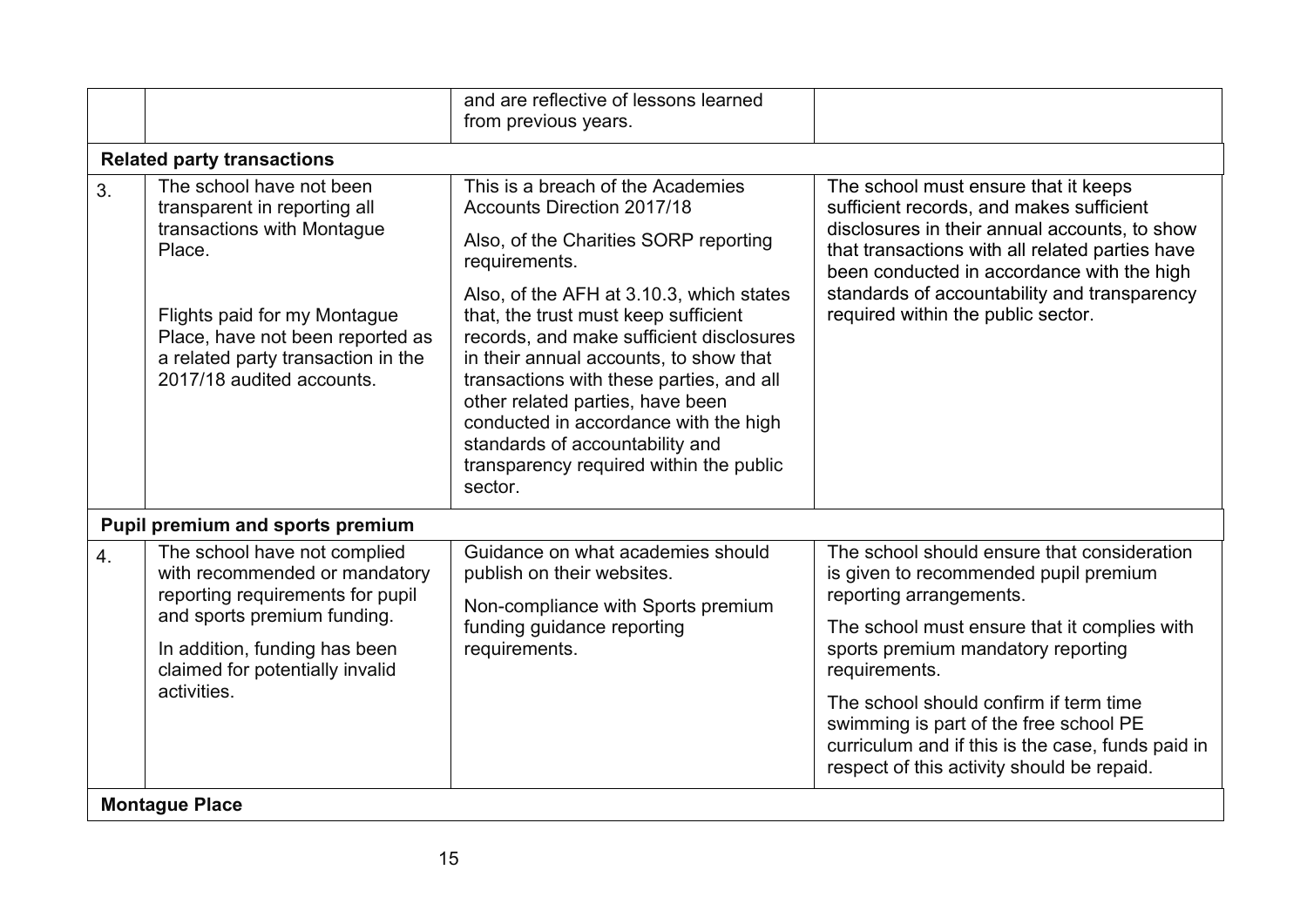| 5. | The school has paid Montague<br>Place (via Langdale Nurseries)<br>for a management charge, over<br>and above that which is specified<br>in the school's funding<br>agreement. | Funding agreement.                                                                                                                                       | The school should urgently seek a ruling from<br>the ESFA, as to whether the levying of a<br>management charge by Montague Place is in<br>breach of the school's funding agreement.<br>They should also determine if the charges<br>provide value for money and that the services<br>are needed. |
|----|-------------------------------------------------------------------------------------------------------------------------------------------------------------------------------|----------------------------------------------------------------------------------------------------------------------------------------------------------|--------------------------------------------------------------------------------------------------------------------------------------------------------------------------------------------------------------------------------------------------------------------------------------------------|
|    | Governance: transparency and structure                                                                                                                                        |                                                                                                                                                          |                                                                                                                                                                                                                                                                                                  |
| 6. | We identified a number of<br>anomalies comparing the<br>governance structure in operation                                                                                     | The AFH at 2.10.1, states that 'The trust<br>must provide details of its governance<br>arrangements in the governance                                    | The school must ensure that it complies with<br>AFH mandatory reporting requirements in<br>respect of governance arrangements.                                                                                                                                                                   |
|    | to the 2017/18 audited accounts,<br>the school's website, Companies<br>House, Get Information about<br>Schools (GIAS) and the school's<br>articles.                           | statement published with its annual<br>accounts, including what the board has<br>delegated to its committees and, in<br>MATs, to local governing bodies. | The school must also ensure that it considers<br>the Departments strong preference in respect<br>of the number of members who are also<br>trustees.                                                                                                                                              |
|    | • there is an error in the<br>governance structure reported<br>in the 2017/18 audited                                                                                         | The trust must also publish on its<br>website up-to-date details of its<br>governance arrangements in a readily<br>accessible format, including:         | The school must urgently seek ESFA direction<br>over the breach of their articles in respect of<br>the number of staff who are also trustees.                                                                                                                                                    |
|    | accounts, there are only 4<br>members listed and this should<br>be 5                                                                                                          | • the structure and remit of the<br>members, board of trustees, its<br>committees and local governing                                                    | The school must also ensure that it<br>establishes a committee to provide assurance<br>to the board over the suitability of, and                                                                                                                                                                 |
|    | • full disclosure has not been<br>made on the school's website<br>for its governance structure                                                                                | bodies (the trust's scheme of<br>delegation for governance functions),<br>and the full names of the chair of each                                        | compliance with, its financial systems and<br>operational controls, and to ensure that risks<br>are being adequately identified and managed.                                                                                                                                                     |
|    | • three members are also<br>trustees                                                                                                                                          | • for each member who has served at<br>any point over the past 12 months,<br>their full names, date of appointment,                                      |                                                                                                                                                                                                                                                                                                  |
|    | • the school's articles specify that<br>a maximum of a one-third of<br>school staff can be trustees, 2                                                                        | date they stepped down (where<br>applicable), and relevant business and<br>pecuniary interests including                                                 |                                                                                                                                                                                                                                                                                                  |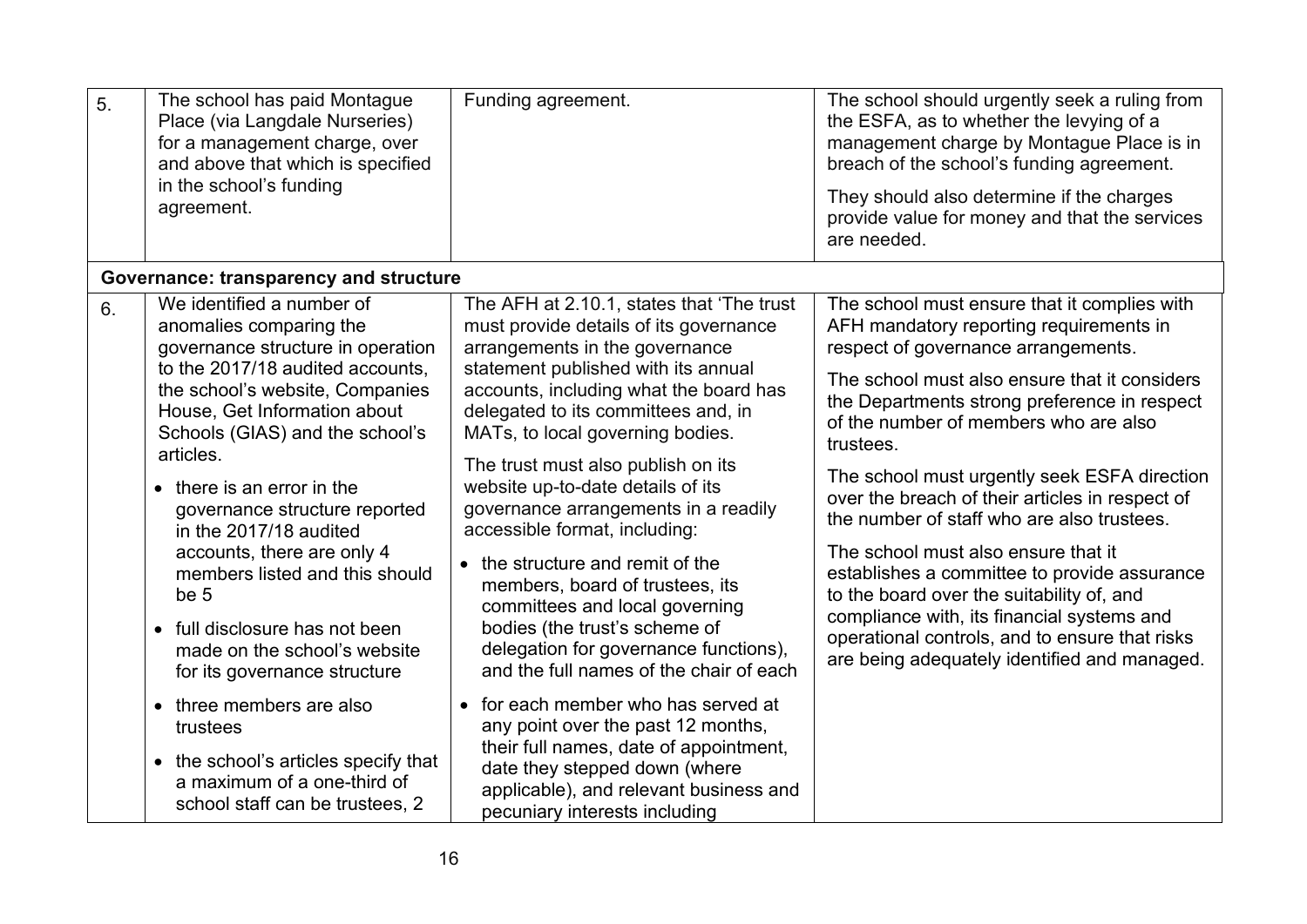| of the 5 trustees are school<br>staff                                                                                                                | governance roles in other educational<br>institutions                                                                                                                                                                                                                                                                                                                                                                                                     |  |
|------------------------------------------------------------------------------------------------------------------------------------------------------|-----------------------------------------------------------------------------------------------------------------------------------------------------------------------------------------------------------------------------------------------------------------------------------------------------------------------------------------------------------------------------------------------------------------------------------------------------------|--|
| • there is no separate committee<br>fulfilling audit committee, where<br>the 2017/18 audited accounts<br>refer to such a committee being<br>in place | The AFH states at 1.4.4, that the<br>Department's view is that there should<br>be a significant degree of separation<br>between the individuals who are<br>members and those who are trustees. If<br>members sit on the board of trustees<br>this may reduce the objectivity with<br>which the members can exercise their<br>powers. The Department's strong<br>preference is for a majority of members<br>to be independent of the board of<br>trustees. |  |
|                                                                                                                                                      | The school is in breach of its articles in<br>respect of the number of school<br>employees also being trustees.                                                                                                                                                                                                                                                                                                                                           |  |
|                                                                                                                                                      | The AFH also states at 2.9.1, that the<br>academy trust must establish a<br>committee, appointed by the board of<br>trustees, to provide assurance to the<br>board over the suitability of, and<br>compliance with, its financial systems<br>and operational controls, and to ensure<br>that risks are being adequately identified<br>and managed.                                                                                                        |  |